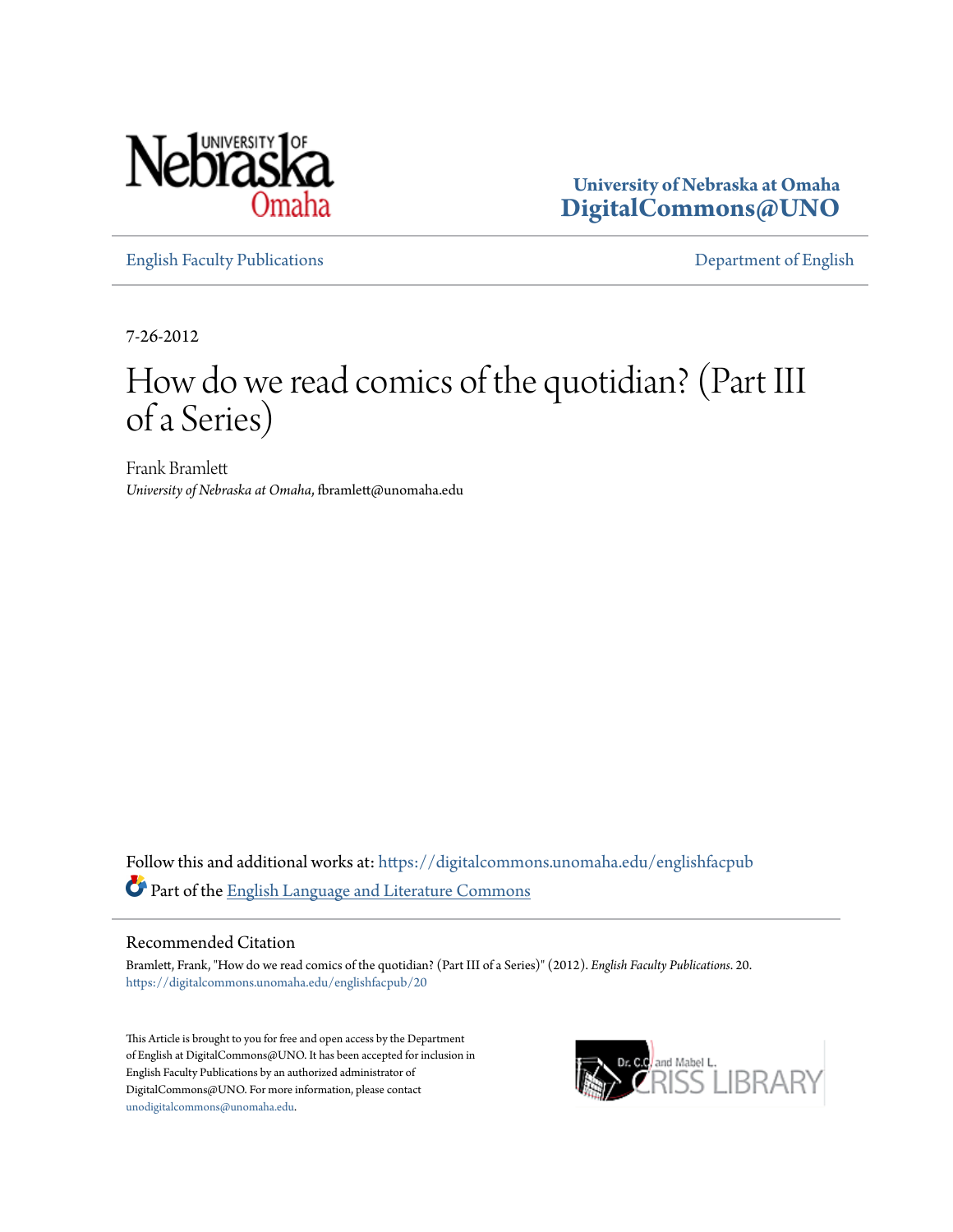# How do we read comics of the quotidian? (Part III of a Series)

For the final installment of this series about comics and representations of everyday life, I will be considering a short comic by Fábio Moon and Gabriel Bá called "Happy Birthday, My Friend!" The collection of comics is called De:TALES and its subtitle is Stories from Urban Brazil, which describes the setting of each story perfectly: city streets, restaurants, night clubs, homes, art museums.

To me, the idea of a birthday seems pretty routine. After all, everybody has a birthday and birthdays happen every day. On the other hand, each person has only one birthday each year (the complications of February  $29^{\text{th}}$  birthdays notwithstanding). So how routine, ordinary, or 'quotidian' can a birthday celebration be?

In this case, the birthday boy is one Calea, and his friends have made arrangements for a celebration at a local bar, where many friends have gathered. Calea doesn't live near these friends anymore, though, so he's been gone for a while. In this panel, we see his girlfriend in the extreme foreground playing a song on the jukebox while Calea walks toward her. (The song lyrics read "and everybody hurts," which possibly cites a song by the U.S. musical group REM.)



[\(https://pencilpanelpage.files.wordpress.com/2012/07/juke‑box‑everybody‑hurts.jpg\)](https://pencilpanelpage.files.wordpress.com/2012/07/juke-box-everybody-hurts.jpg)

The physical setting of the panel is utterly ordinary. People are occupying the sofa and chair in the background, the lighting in the room seems dim, and the darkness of the night sky shows through the window above the sofa.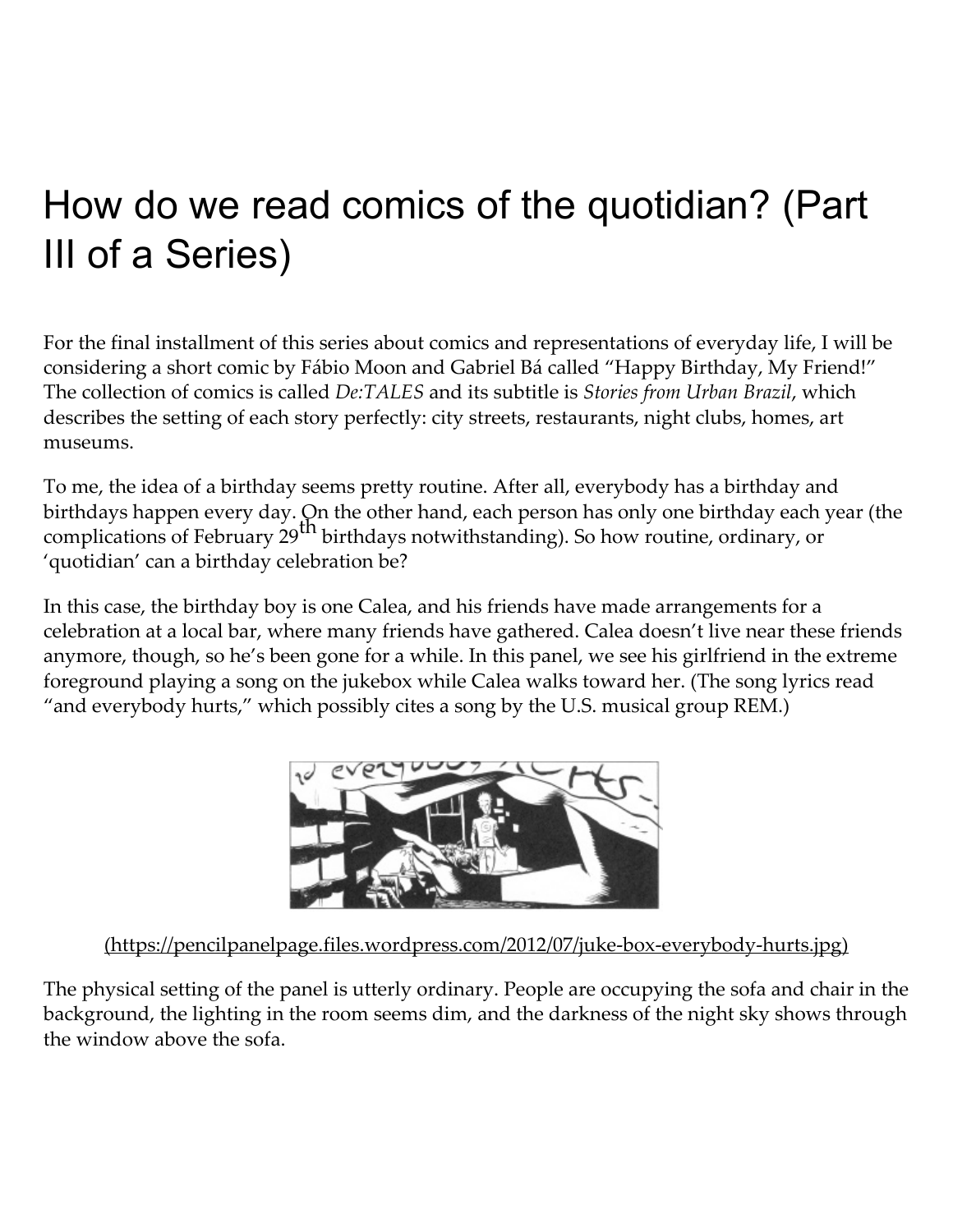As the night progresses, Calea decides to make a toast, and the friends raise their beer bottles. (The lone female is holding a water bottle rather than beer, and that may be the reason why she doesn't raise hers.)



(https://pencilpanelpage.files.wordpress.com/2012/07/toast‑page‑86.jpg)

The three friends participating in this toast are celebrating friendship, although they acknowledge the fact that they don't get to see Calea like they used to. These friends don't seem sad. On the contrary, they seem very happy to spend time with Calea.



### [\(https://pencilpanelpage.files.wordpress.com/2012/07/toast‑page‑87.jpg\)](https://pencilpanelpage.files.wordpress.com/2012/07/toast-page-87.jpg)

The built-in tension of the birthday celebration grows even greater as we near the end of the story. It is clear that Calea cannot remain with his friends and must be going back to where he came from. The friends say their goodbyes, and Calea is gone.

Whether birthdays are quotidian on one hand or special celebrations on the other is an important question here. But this question is made more difficult by the fact that Calea is a ghost. He "moved away" because he died, not because he took a job in a different city or moved to a different part of Brazil for the sake of a relationship. Thus, his visit with his friends for a birthday celebration is highly remarkable and quite out of the ordinary.

My two previous posts on comics and the quotidian explored the way characters manage their everyday lives vis-à-vis the danger of bombings [\(https://pencilpanelpage.wordpress.com/2012/05/10/how‑do‑we‑read‑comics‑of‑the‑quotidian‑](https://pencilpanelpage.wordpress.com/2012/05/10/how-do-we-read-comics-of-the-quotidian-part-i-of-a-series/) part-i-of-a-series/)in one instance and in interactions with robots